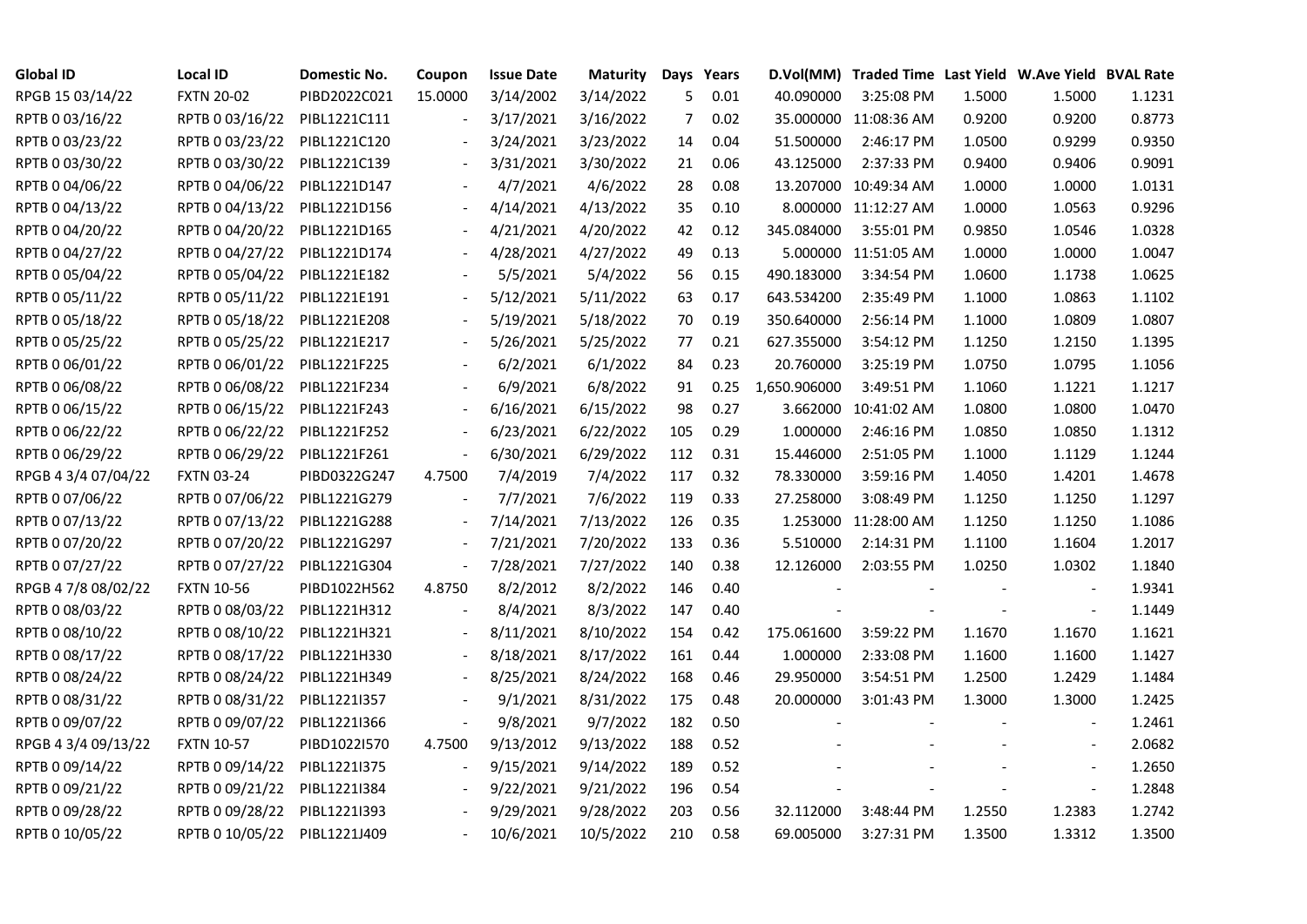| <b>Global ID</b>     | <b>Local ID</b>   | Domestic No. | Coupon                   | <b>Issue Date</b> | <b>Maturity</b> |     | Days Years |            | D.Vol(MM) Traded Time Last Yield W.Ave Yield BVAL Rate |        |                          |        |
|----------------------|-------------------|--------------|--------------------------|-------------------|-----------------|-----|------------|------------|--------------------------------------------------------|--------|--------------------------|--------|
| RPTB 0 10/12/22      | RPTB 0 10/12/22   | PIBL1221J418 |                          | 10/13/2021        | 10/12/2022      | 217 | 0.59       |            | 0.503000 10:24:57 AM                                   | 1.3500 | 1.3500                   | 1.2876 |
| RPGB 12 3/4 10/17/22 | <b>FXTN 20-03</b> | PIBD2022J033 | 12.7500                  | 10/17/2002        | 10/17/2022      | 222 | 0.61       |            |                                                        |        |                          | 2.1552 |
| RPTB 0 10/19/22      | RPTB 0 10/19/22   | PIBL1221J427 |                          | 10/20/2021        | 10/19/2022      | 224 | 0.61       |            |                                                        |        | $\blacksquare$           | 1.3638 |
| RPTB 0 10/26/22      | RPTB 0 10/26/22   | PIBL1221J436 |                          | 10/27/2021        | 10/26/2022      | 231 | 0.63       | 38.273000  | 2:29:17 PM                                             | 1.3500 | 1.3500                   | 1.3527 |
| RPTB 0 11/02/22      | RPTB 0 11/02/22   | PIBL1221K443 |                          | 11/3/2021         | 11/2/2022       | 238 | 0.65       | 42.305900  | 3:32:33 PM                                             | 1.4000 | 1.4068                   | 1.4917 |
| RPTB 0 11/09/22      | RPTB 0 11/09/22   | PIBL1221K452 |                          | 11/10/2021        | 11/9/2022       | 245 | 0.67       |            |                                                        |        | $\sim$                   | 1.4331 |
| RPTB 0 11/16/22      | RPTB 0 11/16/22   | PIBL1221K461 |                          | 11/17/2021        | 11/16/2022      | 252 | 0.69       |            | 1.000000 10:01:34 AM                                   | 1.4000 | 1.4000                   | 1.4435 |
| RPTB 0 11/23/22      | RPTB 0 11/23/22   | PIBL1221K470 |                          | 11/24/2021        | 11/23/2022      | 259 | 0.71       |            | 4.900000 10:34:27 AM                                   | 1.4000 | 1.4000                   | 1.4577 |
| RPTB 0 11/29/22      | RPTB 0 11/29/22   | PIBL1221L488 |                          | 12/1/2021         | 11/29/2022      | 265 | 0.73       |            | 2.000000 10:34:01 AM                                   | 1.4000 | 1.4000                   | 1.4805 |
| RPGB 4 5/8 12/04/22  | RTB 05-11         | PIID0522L114 | 4.6250                   | 12/4/2017         | 12/4/2022       | 270 | 0.74       | 182.040000 | 3:45:47 PM                                             | 2.2750 | 2.3065                   | 2.2522 |
| RPGB 4 12/06/22      | <b>FXTN 10-58</b> | PIBD1022L585 | 4.0000                   | 12/6/2012         | 12/6/2022       | 272 | 0.75       |            |                                                        |        | $\blacksquare$           | 2.0699 |
| RPTB 0 12/07/22      | RPTB 0 12/07/22   | PIBL1221L497 |                          | 12/7/2021         | 12/7/2022       | 273 | 0.75       |            |                                                        |        | $\blacksquare$           | 1.5029 |
| RPTB 0 12/14/22      | RPTB 0 12/14/22   | PIBL1221L503 |                          | 12/15/2021        | 12/14/2022      | 280 | 0.77       |            | 0.500000 10:32:07 AM                                   | 1.4300 | 1.4300                   | 1.4865 |
| RPTB 0 01/04/23      | RPTB 0 01/04/23   | PIBL1222A013 |                          | 1/5/2022          | 1/4/2023        | 301 | 0.82       |            |                                                        |        | $\overline{\phantom{a}}$ | 1.5382 |
| RPTB 0 01/11/23      | RPTB 0 01/11/23   | PIBL1222A022 |                          | 1/12/2022         | 1/11/2023       | 308 | 0.84       |            |                                                        |        | $\sim$                   | 1.6000 |
| RPTB 0 01/18/23      | RPTB 0 01/18/23   | PIBL1222A031 |                          | 1/19/2022         | 1/18/2023       | 315 | 0.86       |            |                                                        |        | $\overline{\phantom{a}}$ | 1.5586 |
| RPTB 0 01/25/23      | RPTB 0 01/25/23   | PIBL1222A040 |                          | 1/26/2022         | 1/25/2023       | 322 | 0.88       |            | 500.000000 11:11:24 AM                                 | 1.6250 | 1.6250                   | 1.6250 |
| RPTB 0 02/01/23      | RPTB 0 02/01/23   | PIBL1222B058 |                          | 2/2/2022          | 2/1/2023        | 329 | 0.90       |            |                                                        |        | $\blacksquare$           | 1.6343 |
| RPTB 0 02/08/23      | RPTB 0 02/08/23   | PIBL1222B067 | $\blacksquare$           | 2/9/2022          | 2/8/2023        | 336 | 0.92       |            | 1.000000 11:37:53 AM                                   | 1.5250 | 1.5250                   | 1.5724 |
| RPGB 4 3/8 02/11/23  | RTB 03-10         | PIID0323B101 | 4.3750                   | 2/11/2020         | 2/11/2023       | 339 | 0.93       | 34.290000  | 2:56:39 PM                                             | 2.3750 | 2.3964                   | 2.5410 |
| RPTB 0 02/15/23      | RPTB 0 02/15/23   | PIBL1222B076 | $\overline{\phantom{a}}$ | 2/16/2022         | 2/15/2023       | 343 | 0.94       | 52.928000  | 3:27:52 PM                                             | 1.5500 | 1.3753                   | 1.6000 |
| RPGB 13 02/20/23     | <b>FXTN 20-04</b> | PIBD2023B048 | 13.0000                  | 2/20/2003         | 2/20/2023       | 348 | 0.95       |            |                                                        |        | $\overline{\phantom{a}}$ | 2.4734 |
| RPTB 0 02/22/23      | RPTB 0 02/22/23   | PIBL1222B085 |                          | 2/23/2022         | 2/22/2023       | 350 | 0.96       | 169.915000 | 3:40:16 PM                                             | 1.6250 | 1.5821                   | 1.5941 |
| RPGB 5 1/2 03/08/23  | <b>FXTN 05-75</b> | PIBD0523C752 | 5.5000                   | 3/8/2018          | 3/8/2023        | 364 | 1.00       |            | 950.000000 10:06:42 AM                                 | 2.7500 | 2.6461                   | 2.6307 |
| RPGB 3 1/2 04/21/23  | <b>FXTN 07-58</b> | PIBD0723D588 | 3.5000                   | 4/21/2016         | 4/21/2023       | 408 | 1.12       | 72.246000  | 2:58:36 PM                                             | 2.5550 | 2.5439                   | 2.6154 |
| RPGB 11 7/8 05/29/23 | <b>FXTN 20-05</b> | PIBD2023E054 | 11.8750                  | 5/29/2003         | 5/29/2023       | 446 | 1.22       |            |                                                        |        | $\blacksquare$           | 2.6703 |
| RPGB 3 1/4 08/15/23  | RTB 10-04         | PIID1023H046 | 3.2500                   | 8/15/2013         | 8/15/2023       | 524 | 1.44       | 521.215000 | 3:49:14 PM                                             | 3.1500 | 2.9871                   | 2.9767 |
| RPGB 2 3/8 09/10/23  | <b>FXTN 03-25</b> | PIBD0323I252 | 2.3750                   | 9/10/2020         | 9/10/2023       | 550 | 1.51       | 441.640000 | 2:05:03 PM                                             | 2.9800 | 2.9501                   | 2.9301 |
| RPGB 11 3/8 10/23/23 | <b>FXTN 20-06</b> | PIBD2023J068 | 11.3750                  | 10/23/2003        | 10/23/2023      | 593 | 1.62       |            |                                                        |        | $\overline{\phantom{a}}$ | 2.9527 |
| RPGB 2 3/8 03/09/24  | RTB 03-11         | PIID0324C115 | 2.3750                   | 3/9/2021          | 3/9/2024        | 731 | 2.00       | 620.385000 | 3:33:22 PM                                             | 3.1050 | 3.0762                   | 3.0979 |
| RPGB 6 1/4 03/12/24  | RTB 05-12         | PIID0524C129 | 6.2500                   | 3/12/2019         | 3/12/2024       | 734 | 2.01       |            | 15.200000 11:08:00 AM                                  | 3.0500 | 3.0500                   | 3.1177 |
| RPGB 4 1/2 04/20/24  | <b>FXTN 07-59</b> | PIBD0724D595 | 4.5000                   | 4/20/2017         | 4/20/2024       | 773 | 2.12       |            |                                                        |        | $\overline{\phantom{a}}$ | 3.2884 |
| RPGB 12 3/8 06/03/24 | <b>FXTN 20-07</b> | PIBD2024F075 | 12.3750                  | 6/3/2004          | 6/3/2024        | 817 | 2.24       |            |                                                        |        |                          | 3.3632 |
| RPGB 12 7/8 08/05/24 | <b>FXTN 20-08</b> | PIBD2024H086 | 12.8750                  | 8/5/2004          | 8/5/2024        | 880 | 2.41       |            |                                                        |        |                          | 3.4698 |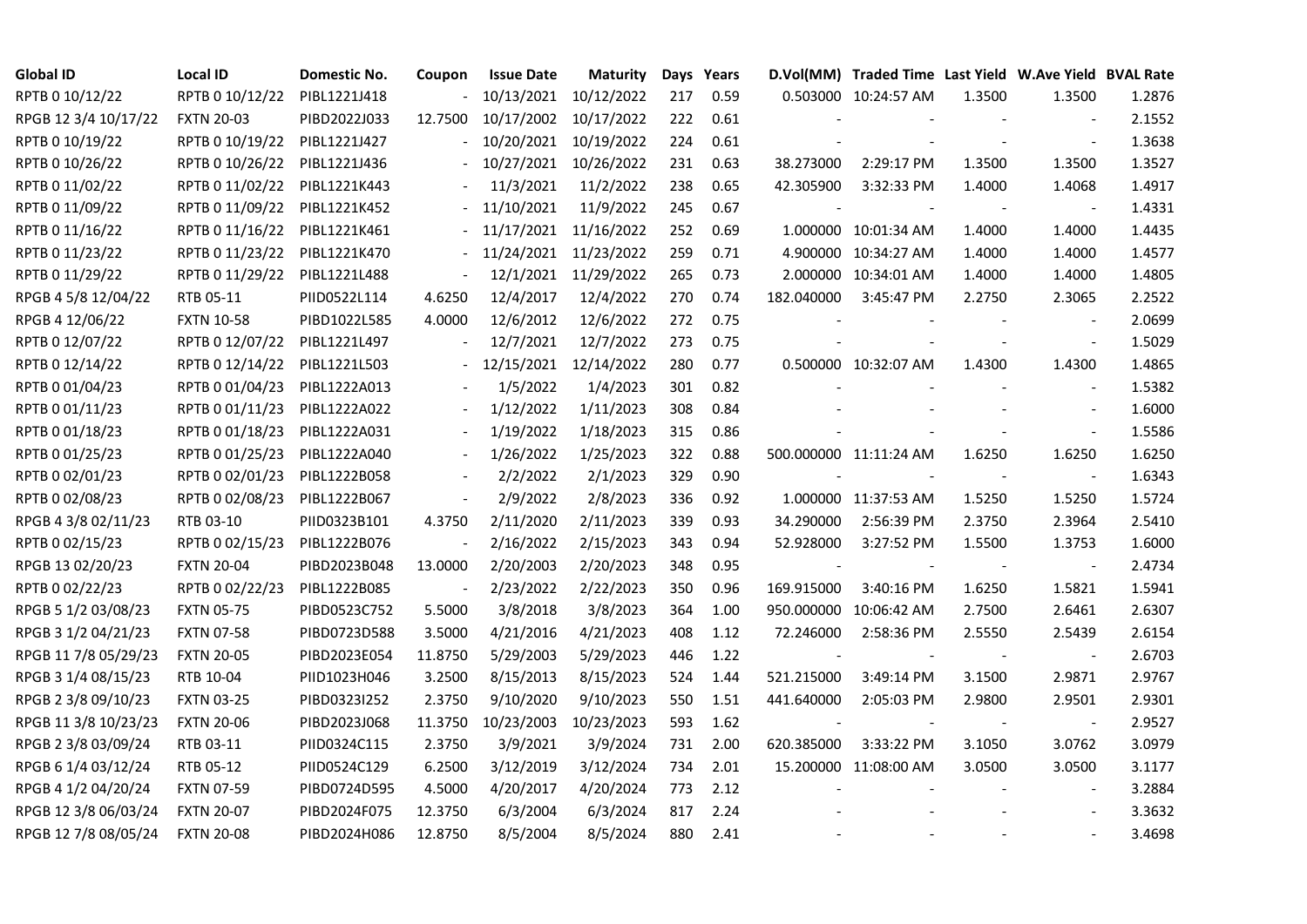| <b>Global ID</b>     | <b>Local ID</b>   | Domestic No. | Coupon  | <b>Issue Date</b> | <b>Maturity</b>  |     | Days Years |                          | D.Vol(MM) Traded Time Last Yield W.Ave Yield BVAL Rate |        |                          |        |
|----------------------|-------------------|--------------|---------|-------------------|------------------|-----|------------|--------------------------|--------------------------------------------------------|--------|--------------------------|--------|
| RPGB 4 1/8 08/20/24  | <b>FXTN 10-59</b> | PIBD1024H595 | 4.1250  | 8/20/2014         | 8/20/2024        | 895 | 2.45       | 190.000000               | 3:43:35 PM                                             | 3.5500 | 3.5026                   | 3.4967 |
| RPGB 4 1/4 10/17/24  | <b>FXTN 05-76</b> | PIBD0524J762 | 4.2500  | 10/17/2019        | 10/17/2024       | 953 | 2.61       | 6.000000                 | 2:08:58 PM                                             | 3.3000 | 3.3000                   | 3.5952 |
| RPGB 13 3/4 11/11/24 | <b>FXTN 20-09</b> | PIBD2024K091 | 13.7500 | 11/11/2004        | 11/11/2024       | 978 | 2.68       |                          |                                                        |        | $\sim$                   | 3.6356 |
| RPGB 5 3/4 04/12/25  | <b>FXTN 07-61</b> | PIBD0725D618 | 5.7500  | 4/12/2018         | 4/12/2025 1,130  |     | 3.09       | 0.060000                 | 3:33:59 PM                                             | 4.0000 | 4.0000                   | 3.8863 |
| RPGB 12 1/8 04/14/25 | <b>FXTN 20-10</b> | PIBD2025D103 | 12.1250 | 4/14/2005         | 4/14/2025 1,132  |     | 3.10       |                          |                                                        |        | $\blacksquare$           | 3.8898 |
| RPGB 2 5/8 08/12/25  | RTB 05-13         | PIID0525H130 | 2.6250  | 8/12/2020         | 8/12/2025 1,252  |     | 3.43       | 288.800000               | 3:17:20 PM                                             | 4.1400 | 4.0830                   | 4.1095 |
| RPGB 3 5/8 09/09/25  | <b>FXTN 10-60</b> | PIBD10251608 | 3.6250  | 9/9/2015          | 9/9/2025 1,280   |     | 3.50       | 0.200000                 | 9:59:52 AM                                             | 4.0750 | 4.0750                   | 4.1813 |
| RPGB 12 1/8 10/20/25 | <b>FXTN 20-11</b> | PIBD2025J116 | 12.1250 | 10/20/2005        | 10/20/2025 1,321 |     | 3.62       |                          |                                                        |        | $\sim$                   | 4.1759 |
| RPGB 18 1/4 11/29/25 | <b>FXTN 25-01</b> | PIBD2525K015 | 18.2500 | 11/29/2000        | 11/29/2025 1,361 |     | 3.73       |                          |                                                        |        |                          | 4.2364 |
| RPGB 10 1/4 01/19/26 | <b>FXTN 20-12</b> | PIBD2026A122 | 10.2500 | 1/19/2006         | 1/19/2026 1,412  |     | 3.87       |                          |                                                        |        | $\overline{\phantom{a}}$ | 4.1988 |
| RPGB 6 1/4 02/14/26  | <b>FXTN 07-62</b> | PIBD0726B627 | 6.2500  | 2/14/2019         | 2/14/2026 1,438  |     | 3.94       |                          | 7.000000 11:03:09 AM                                   | 4.3000 | 4.3000                   | 4.4087 |
| RPGB 3 3/8 04/08/26  | <b>FXTN 05-77</b> | PIBD0526D772 | 3.3750  | 4/8/2021          | 4/8/2026 1,491   |     | 4.08       | 1,072.600000             | 2:03:51 PM                                             | 4.3100 | 4.3912                   | 4.3684 |
| RPGB 3 1/2 09/20/26  | RTB 10-05         | PIID1026I057 | 3.5000  | 9/20/2016         | 9/20/2026 1,656  |     | 4.53       | 3.350000                 | 3:49:36 PM                                             | 4.9750 | 4.9724                   | 4.6189 |
| RPGB 6 1/4 10/20/26  | RTB 15-01         | PIID1526J019 | 6.2500  | 10/20/2011        | 10/20/2026 1,686 |     | 4.62       |                          |                                                        |        | $\overline{\phantom{a}}$ | 4.6545 |
| RPGB 8 12/07/26      | <b>FXTN 20-13</b> | PIBD2026L139 | 8.0000  | 12/7/2006         | 12/7/2026 1,734  |     | 4.75       |                          |                                                        |        | $\blacksquare$           | 4.7113 |
| RPGB 5 3/8 03/01/27  | RTB 15-02         | PIID1527C023 | 5.3750  | 3/1/2012          | 3/1/2027 1,818   |     | 4.98       | 7.880000                 | 3:29:53 PM                                             | 5.1950 | 5.1122                   | 4.8109 |
| RPGB 4 7/8 03/04/27  | RTB 05-15         | PIID0527C159 | 4.8750  | 3/4/2022          | 3/4/2027 1,821   |     | 4.99       | 3,853.119000             | 3:54:17 PM                                             | 5.0600 | 5.0537                   | 5.0542 |
| RPGB 4 3/4 05/04/27  | FXTN 10-61        | PIBD1027E617 | 4.7500  | 5/4/2017          | 5/4/2027 1,882   |     | 5.15       |                          |                                                        |        | $\overline{\phantom{a}}$ | 4.8854 |
| RPGB 4 5/8 06/02/27  | RTB 05-14         | PIID0527L140 | 4.6250  | 12/2/2021         | 6/2/2027 1,911   |     | 5.23       | 27.325700                | 3:23:51 PM                                             | 5.0700 | 4.9997                   | 4.8989 |
| RPGB 8 5/8 09/06/27  | <b>FXTN 20-14</b> | PIBD2027I140 | 8.6250  | 9/6/2007          | 9/6/2027 2,007   |     | 5.50       |                          |                                                        |        | $\overline{\phantom{a}}$ | 4.9469 |
| RPGB 6 1/4 03/22/28  | <b>FXTN 10-63</b> | PIBD1028C635 | 6.2500  | 3/22/2018         | 3/22/2028 2,205  |     | 6.04       |                          |                                                        |        | $\overline{a}$           | 5.0578 |
| RPGB 3 5/8 04/22/28  | <b>FXTN 07-64</b> | PIBD0728D649 | 3.6250  | 4/22/2021         | 4/22/2028 2,236  |     | 6.12       | 73.070000                | 3:03:31 PM                                             | 5.2000 | 5.1521                   | 5.1427 |
| RPGB 3 3/4 08/12/28  | <b>FXTN 07-65</b> | PIBD0728H654 | 3.7500  | 8/12/2021         | 8/12/2028 2,348  |     | 6.43       |                          | 70.000000 11:51:25 AM                                  | 5.2000 | 5.2000                   | 5.2000 |
| RPGB 9 1/2 12/04/28  | <b>FXTN 20-15</b> | PIBD2028L151 | 9.5000  | 12/4/2008         | 12/4/2028 2,462  |     | 6.74       |                          |                                                        |        | $\overline{\phantom{a}}$ | 5.1752 |
| RPGB 67/8 01/10/29   | <b>FXTN 10-64</b> | PIBD1029A644 | 6.8750  | 1/10/2019         | 1/10/2029 2,499  |     | 6.84       | 110.060000               | 2:57:45 PM                                             | 5.1000 | 5.1000                   | 5.0994 |
| RPGB 8 3/4 05/27/30  | <b>FXTN 20-16</b> | PIBD2030E166 | 8.7500  | 5/27/2010         | 5/27/2030 3,001  |     | 8.22       |                          |                                                        |        | $\overline{\phantom{a}}$ | 5.3090 |
| RPGB 2 7/8 07/09/30  | <b>FXTN 10-65</b> | PIBD1030G655 | 2.8750  | 7/9/2020          | 7/9/2030 3,044   |     | 8.33       |                          |                                                        |        | $\blacksquare$           | 5.1569 |
| RPGB 12 1/2 07/28/30 | <b>FXTN 25-02</b> | PIBD2530G029 | 12.5000 | 7/28/2005         | 7/28/2030 3,063  |     | 8.39       |                          |                                                        |        | $\sim$                   | 5.3207 |
| RPGB 11 1/4 01/26/31 | <b>FXTN 25-03</b> | PIBD2531A032 | 11.2500 | 1/26/2006         | 1/26/2031 3,245  |     | 8.88       |                          |                                                        |        | $\blacksquare$           | 5.3552 |
| RPGB 8 07/19/31      | <b>FXTN 20-17</b> | PIBD2031G171 | 8.0000  | 7/19/2011         | 7/19/2031 3,419  |     | 9.36       | 2.500000                 | 3:00:50 PM                                             | 5.5000 | 5.5000                   | 5.3794 |
| RPGB 4 07/22/31      | <b>FXTN 10-66</b> | PIBD1031G662 | 4.0000  | 7/22/2021         | 7/22/2031 3,422  |     | 9.37       | 136.000000               | 3:37:48 PM                                             | 5.4900 | 5.4376                   | 5.4356 |
| RPGB 9 3/8 10/05/31  | <b>FXTN 25-04</b> | PIBD2531J042 | 9.3750  | 10/5/2006         | 10/5/2031 3,497  |     | 9.57       |                          |                                                        |        | $\blacksquare$           | 5.3964 |
| RPGB 4 7/8 01/20/32  | <b>FXTN 10-67</b> | PIBD1032A675 | 4.8750  | 1/20/2022         | 1/20/2032 3,604  |     | 9.87       | 800.500000               | 2:33:10 PM                                             | 5.4000 | 5.3907                   | 5.3863 |
| RPGB 5 7/8 02/02/32  | <b>FXTN 20-18</b> | PIBD2032B183 | 5.8750  | 2/2/2012          | 2/2/2032 3,617   |     | 9.90       | $\overline{\phantom{a}}$ |                                                        |        | $\sim$                   | 5.4153 |